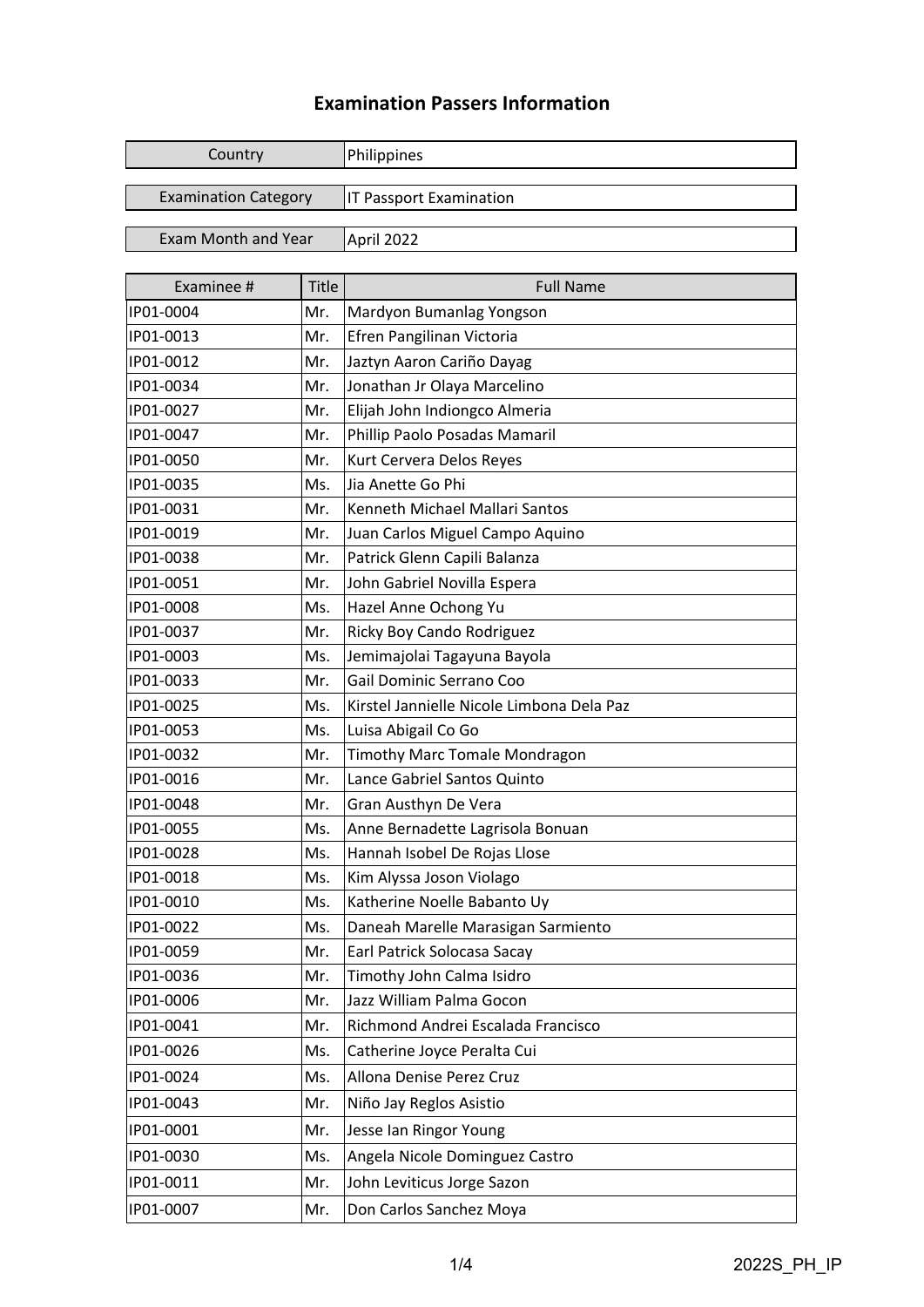| IP01-0021 | Mr. | Chester Nevan Dy Sy                 |
|-----------|-----|-------------------------------------|
| IP02-0002 | Mr. | Mark Raymond Labrador Gratil        |
| IP02-0013 | Ms. | Inah Margarette Camacho Ello        |
| IP02-0008 | Mr. | Carl Kish Divina Tolentino          |
| IP02-0001 | Ms. | Mariel Jane Mendioro Bergueles      |
| IP02-0014 | Mr. | Mark Tamayo Oliveros                |
| IP02-0009 | Ms. | Mary Claire Paala Agustin           |
| IP02-0011 | Ms. | Erika Mae Domingo Buenaventura      |
| IP03-0005 | Ms. | Marie Joy Burgos Alit               |
| IP03-0002 | Mr. | <b>Gerry Ritz Densing</b>           |
| IP03-0004 | Mr. | Jose Maria II Saliendra Garcia *    |
| IP03-0006 | Mr. | Peter Hiramis Calaurian             |
| IP03-0008 | Ms. | <b>Bell Sandoval Campanilla</b>     |
| IP03-0007 | Mr. | Johannes Mayormita Camasura         |
| IP03-0011 | Ms. | Janeth Sismar Ugang                 |
| IP03-0014 | Mr. | Gibe Saavedra Tirol                 |
| IP03-0009 | Mr. | Narcisan Semblante Galamiton        |
| IP03-0013 | Mr. | Ricson Maquinta Bondad              |
| IP03-0010 | Ms. | <b>Melanie Mamites Himang</b>       |
| IP03-0001 | Mr. | Marcial Tablada Pepito              |
| IP03-0012 | Mr. | P-Jay Charleston Amarante Naya      |
| IP03-0003 | Mr. | <b>Noel Pangilinan Burgos</b>       |
| IP04-0001 | Ms. | Mary Rose Bugtay Cabiling           |
| IP04-0002 | Mr. | John Ray Cabiling Abenasa           |
| IP05-0005 | Mr. | Wilkin Felisilda Simo               |
| IP05-0004 | Ms. | Lesley Dianne Marquez Bargamento    |
| IP05-0001 | Ms. | Cindy Almosura Lasco                |
| IP05-0003 | Mr. | Isaac Medel Amad Bontia             |
| IP06-0016 | Mr. | Paul Daniel Balnig Leynes           |
| IP06-0006 | Ms. | Ashley Marie Lois Triviño Casillano |
| IP06-0029 | Ms. | Charlene Lubos Hernandez            |
| IP06-0020 | Ms. | Clarisse Marasigan Liwanag          |
| IP06-0003 | Ms. | Princess Angel Castro Lucas         |
| IP06-0014 | Ms. | Mary Joy Manito Marasigan           |
| IP06-0023 | Mr. | Legaspi Agoncillo Mercado           |
| IP06-0012 | Ms. | Mary Kyla Dagpa Nebres              |
| IP06-0025 | Ms. | Ellaine Marie De Chavez Rivera      |
| IP07-0110 | Ms. | Mary Hart Camba Abenoja             |
| IP07-0045 | Ms. | Hasel Joy Madriaga Agasen           |
| IP07-0101 | Mr. | Jomar Domingo Aliba                 |
| IP07-0066 | Ms. | Chelsea Cariaga Ancheta             |
| IP07-0062 | Mr. | Jeriel Zelah De Guzman Arquero      |
| IP07-0022 | Ms. | Johanna Leal Laroco Ayson           |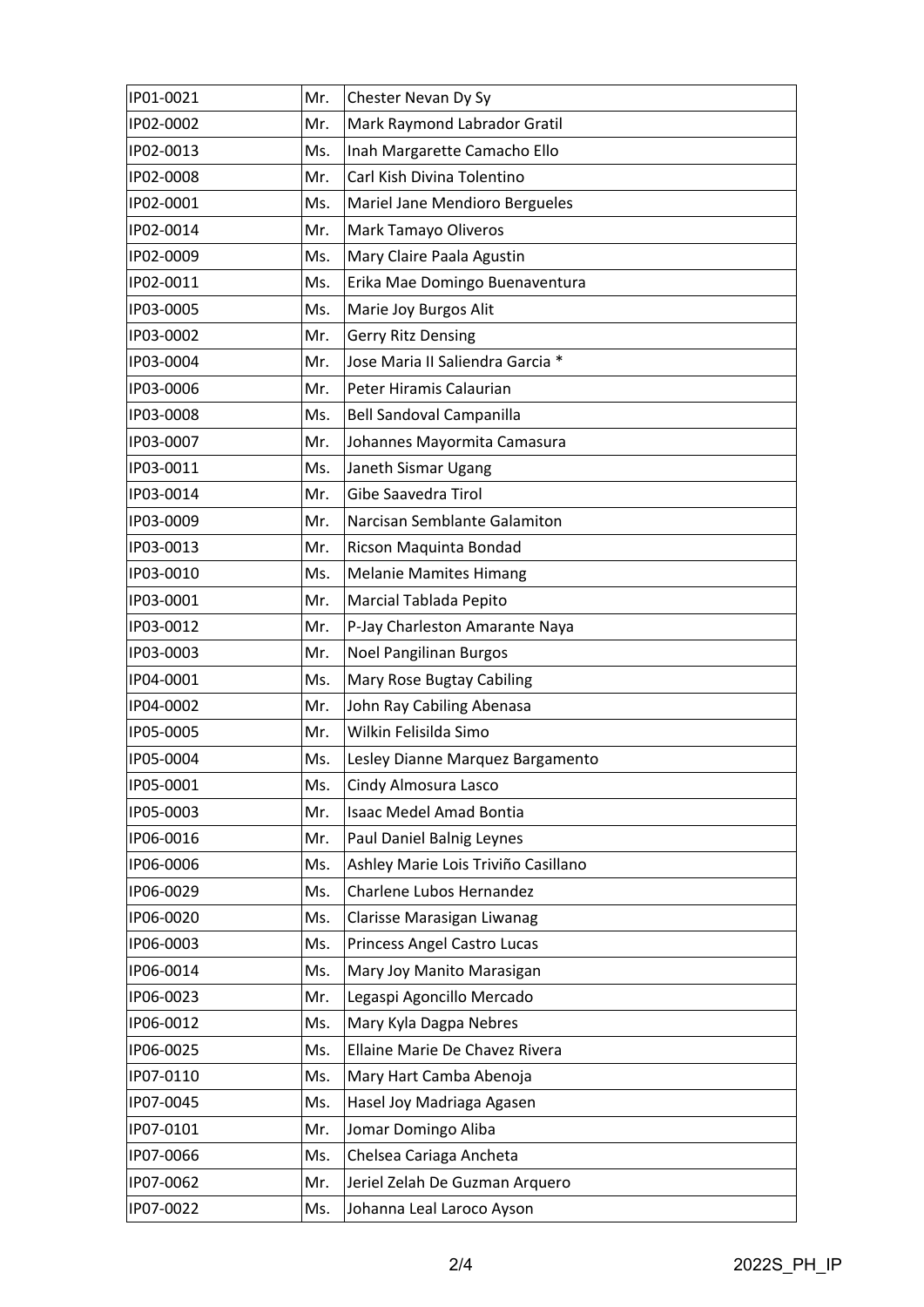| IP07-0131 | Mr. | Rangie Valdez Bacagan                   |
|-----------|-----|-----------------------------------------|
| IP07-0016 | Mr. | Jayson Watan Bagasbas                   |
| IP07-0023 | Mr. | Mart Anthony Laroza Bambico             |
| IP07-0055 | Mr. | Reno Angelo Dacpano Banderlipe          |
| IP07-0140 | Mr. | John Ernest Rilloraza Catungal          |
| IP07-0159 | Ms. | Sheantel Mae Gomez Claveria             |
| IP07-0077 | Mr. | Paulo John Hufana Dagampat              |
| IP07-0050 | Mr. | Daniel Glaen Agbuya De Guzman           |
| IP07-0003 | Mr. | John Eric Murillo De Guzman             |
| IP07-0106 | Ms. | Ma. Veronica Villanueva De Vera         |
| IP07-0053 | Mr. | Alfred Lance Ivan Buenaventura Diamse   |
| IP07-0120 | Ms. | Melanie Jane Dampaso Frigillana         |
| IP07-0152 | Mr. | Denver Garcia Galvan                    |
| IP07-0151 | Mr. | Kyle Adrian Maddela Galvez              |
| IP07-0096 | Mr. | Christian Nico Cruz Gayo                |
| IP07-0092 | Mr. | John Lawrence Sueño Hermosura           |
| IP07-0049 | Mr. | John Carlo Mallare Lacadin              |
| IP07-0084 | Mr. | Kenneth Jhon Robles Lorenzo             |
| IP07-0142 | Ms. | Jasmin Ruth Garcia Mabalot              |
| IP07-0157 | Mr. | <b>Edevar Alvarez Malamion</b>          |
| IP07-0069 | Ms. | Joyce Gutierrez Marimla                 |
| IP07-0143 | Mr. | Jerum Israel Gatchallan Mata            |
| IP07-0119 | Mr. | Jay Arvie Cabugza Mendoza               |
| IP07-0094 | Mr. | Romar Jeremy Abungan Mollaneda          |
| IP07-0056 | Mr. | Jake Galvez Montizon                    |
| IP07-0015 | Mr. | Arnold Cendaña Licayan                  |
| IP07-0061 | Mr. | Justin Mydjell Picardal Nugui           |
| IP07-0013 | Mr. | Jericho Sernadilla Oreal                |
| IP07-0070 | Ms. | Charlaine Mei Cabero Pahigon            |
| IP07-0085 | Mr. | Arnold Erick Mikko Gapasin Palpal-Latoc |
| IP07-0127 | Mr. | Silver Roi Valdez Ramos                 |
| IP07-0113 | Mr. | Daryll Dame Marzo Raña                  |
| IP07-0091 | Mr. | Daryl Vincent Rimando Rivera            |
| IP07-0033 | Mr. | Ian Justin Banera Salazar               |
| IP07-0031 | Ms. | <b>Blessy Joice Nagum Salvador</b>      |
| IP07-0134 | Mr. | Daiben Angelo Aquitania Salvador        |
| IP07-0130 | Ms. | Shekainah Kim Abara Sardeng             |
| IP07-0107 | Mr. | Steven Leal Sevilla                     |
| IP07-0150 | Mr. | Wilson Ballard Sibayan                  |
| IP07-0058 | Mr. | Jericho Abaya Tadifa                    |
| IP07-0093 | Mr. | John Zoren Valderas Tellington          |
| IP07-0024 | Ms. | Danica Cagasan Tomines                  |
| IP07-0059 | Ms. | Revilyn Barnachea Toquero               |